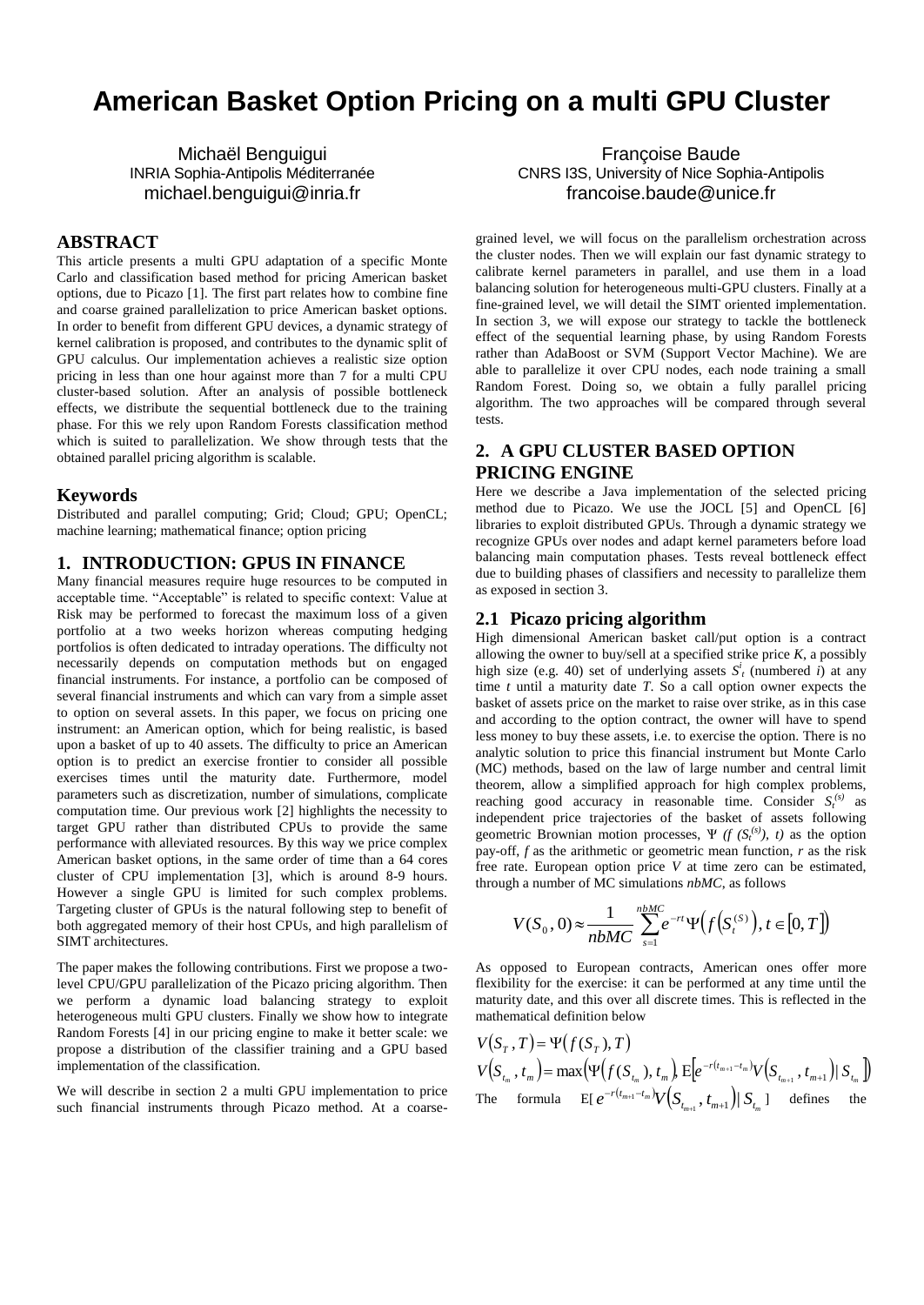continuation value at time  $t_m$ , noted *C* in Figure 1, i.e. the forecasted option price at  $t_{m+1}$ . The option owner will keep it, if its forecasted price is over the benefit of immediately exercising it, i.e. the payoff.

Picazo method exposes an efficient way to define continuation or exercise regions, separated by a frontier named exercise boundary, by combining a machine learning technique with MC methods. The algorithm is shown in Figure 1. We note *d* the basket size, *δi* and *σi* respectively the dividends and volatilities of the  $i = 1...d$  underlying assets, *N* the discrete time number.

| Require: $S_0^i$ , d, r, $\delta_i$ , $\sigma_i$ , T, N.                                                                            |  |  |  |
|-------------------------------------------------------------------------------------------------------------------------------------|--|--|--|
| <b>Require:</b> number of classification points nb class,                                                                           |  |  |  |
|                                                                                                                                     |  |  |  |
| <b>Require:</b> number of trajectories to estimate each continuation value nb cont                                                  |  |  |  |
| <b>Require:</b> number of trajectories to estimate the final option price $nbMC$                                                    |  |  |  |
| $1:$ [phase 1] :                                                                                                                    |  |  |  |
| 2: for $m = N - 1$ to 1 do                                                                                                          |  |  |  |
| Generate nb_class points of $\{S_{t_m}^{i,(s)} : i = 1, \ldots, d; s = 1, \ldots, nb$ _class $\}.$<br>3:                            |  |  |  |
| [step 1]:<br>4:<br>each worker iterates over a subset of nb class points                                                            |  |  |  |
| for $s = 1$ to <i>nb_class</i> do<br>5:                                                                                             |  |  |  |
| Compute $C^{(s)}(S_{t_m}, t_m) = \mathbb{E}[e^{-r(t_{m+1}-t_m)}V(S_{t_{m+1}}, t_{m+1}) S_{t_m}]$ using nb_cont trajec-<br>6:        |  |  |  |
| tories and also compute $\Psi^{(s)}(S_{t_m}, t_m)$ .<br>each worker simulates                                                       |  |  |  |
| nb_cont trajectories on its GPU<br>if $C^{(s)}(S_{t_m}, t_m) \leq \Psi^{(s)}(S_{t_m}, t_m)$ then<br>7:                              |  |  |  |
| $s$ ign = 1<br>8:                                                                                                                   |  |  |  |
| else<br>Q.                                                                                                                          |  |  |  |
| $sign = -1$<br>10:                                                                                                                  |  |  |  |
| end if<br>11:                                                                                                                       |  |  |  |
| end for<br>12:                                                                                                                      |  |  |  |
| [step 2]: Classify $\left\{ (S_{t_m}, \text{sign})^{(s)} : s = 1, , nb \text{ class } \right\}$ to characterize the exercise<br>13: |  |  |  |
| boundary at $t_m$ .                                                                                                                 |  |  |  |
| $14:$ end for<br>each worker simulates a subset of nbMC trajectories on its GPU                                                     |  |  |  |
| 15: [phase 2]: Generate new nbMC trajectories $\{S_{t_m}^{i,(s)}: i = 1,\ldots,d; m = 1,\ldots,N; s = 1\}$                          |  |  |  |
| $[1,\ldots,nbMC]$ . Using the characterization of the exercise boundary ([phase 1])                                                 |  |  |  |
| we can estimate the final option price.                                                                                             |  |  |  |
| 16: return the final option price.                                                                                                  |  |  |  |

#### **Figure 1. Picazo pricing method and the two parallelization levels (in rectangles)**

The key pricing method strategy is to call a specific classifier per discrete time during the *nbMC* simulations of the final pricing phase [phase 2], to decide if current simulation must be stopped or not, i.e. if simulated prices reach or not an exercise region. To achieve this, we need during a previous phase [phase 1], to train each classifier [step 2] over  $nb\_class$  training instances. Each training instance is composed of simulated underlying asset prices and a boolean, depending on if the option payoff is over or not an estimation of the continuation value. Each continuation value requires *nb\_cont* MC simulations [step 1]. Consequently there are *nb\_cont* MC simulations needed per training instance.

# **2.2 Distribution orchestration for coarsegrained parallelism**

Our parallel version of the Picazo pricing algorithm introduces two degrees of parallelism as Figure 2 depicts. The first level follows a master-slave approach. We use the Java ProActive library [7] which offers an abstraction of distribution management by introducing the concept of Active Object. By this way, during the detection phase described in part I of Figure 2, whose role is to dynamically detect what are the available computing resources, we deploy as many active objects as cluster nodes and discover the number of residing CPU cores and GPUs per node. In our pricing strategy, more than workers, we require a merger to gather intermediate results. Finally during this initialization phase illustrated in part II, we allocate the merger active object on the node with the fewer GPUs and there will be as many workers active objects as GPUs. Running multiple workers to exploit GPUs on a single node will not significantly impact performance because workers jobs are GPU intensive.

Part III details the orchestration of the training instances computation for each classifier. To estimate a continuation value per training instance, a worker launches *nb\_cont* MC simulations on its GPU. The merger recovers all training instances from workers to train a new classifier. This classifier will be used during MC simulations of final pricing phase, but also during MC simulations of continuation values. Therefore the merger broadcasts the trained classifier to all workers, at each time loop iteration. Once all classifiers are trained, each worker is distributed a subset of MC simulations to estimate the final price as part IV depicts.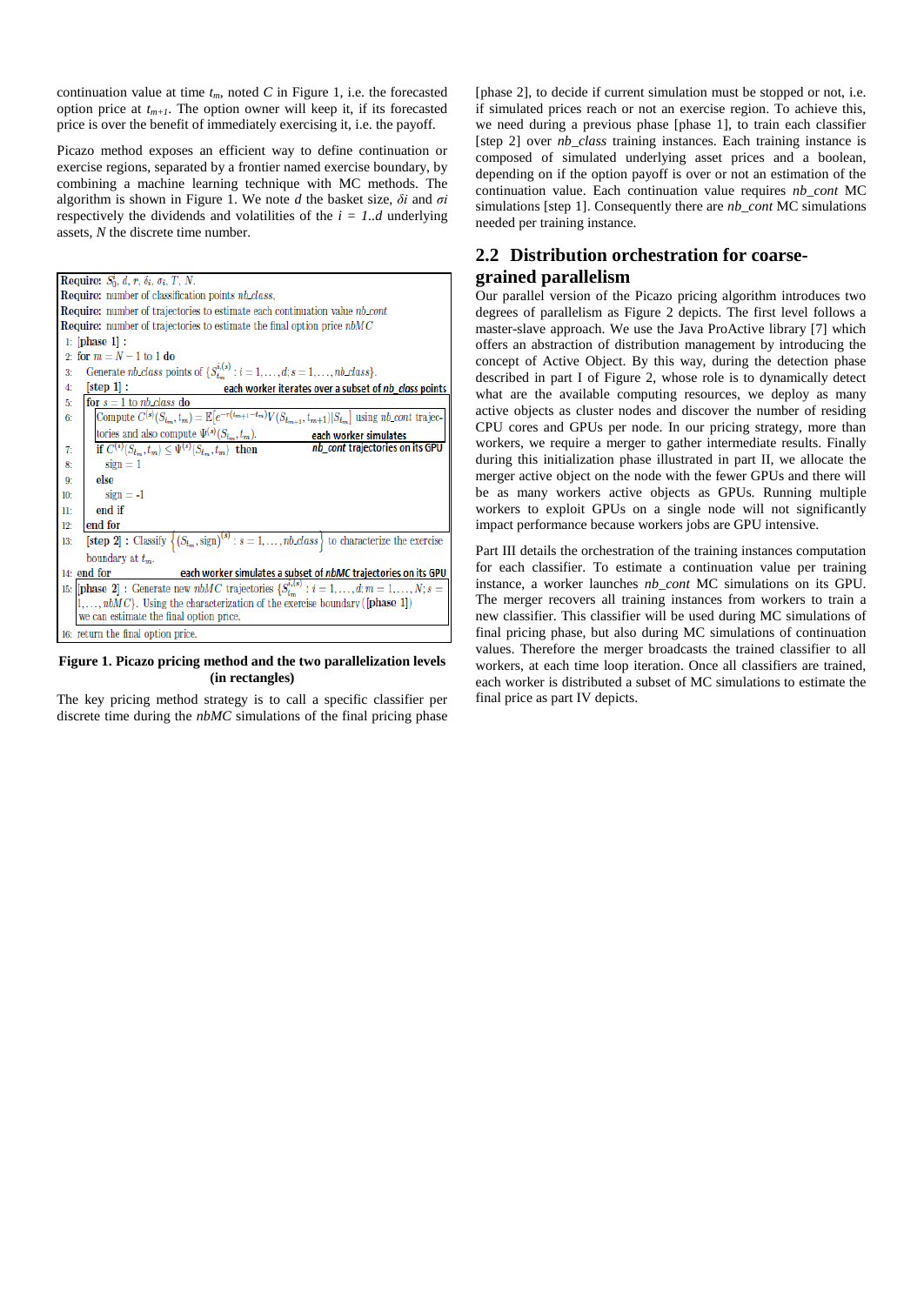

**Figure 2. Parallelism orchestration of the Picazo pricing method**

# **2.3 Kernel parameters calibration and load balancing**

#### *2.3.1 Dynamic kernel parameters calibration*

Targeting GPU programming implies to cope with a wide variety of GPUs. To ensure high multiprocessor occupancies for each worker, we must calibrate kernel parameters, i.e. work-group size and global size. For this, we provide a Java class which imitates the CUDA occupancy spreadsheet. Before starting the first step of the pricing algorithm, each worker, in charge of one GPU device, computes theoretical multiprocessor occupancies for all possible work-group sizes: from the warp size up to the maximal work-group size allowed, increased by warp size. As required in the spreadsheet, some device specifications are required: each worker detects shared memory amount per multiprocessor, maximal work-group size, generates the program compilation log to parse used registers. Different kernel configurations can describe same multiprocessor occupancies, for instance 4 work-groups of 32 threads against 2 of 64. In such case, our program will keep the one offering more work-groups, to reduce waiting time between them (as each work-group would be given a smaller simulations number to perform). As intermediate calculus to deduce the multiprocessor occupancy, the theoretical active workgroup number by multiprocessor is estimated, and will be reused to fix the total threads number to: work-group size multiplied by number of active work-group per multiprocessor multiplied by number of multiprocessors on the device. This strategy allows a fast estimation of kernel parameters for each of the detected GPUs to ensure a high multiprocessor occupancy without launching any preliminary fake pricing calculations.

#### *2.3.2 GPU cluster load balancing*

The estimated total number of threads per GPU is used as a criterion to load balance the calculus on the GPU cluster. Indeed, a high-end graphic card capable of launching twice as many threads than another will be given twice as many MC simulations. We set the subset of *nb\_class* and *nbMC* for a given worker *W* as follows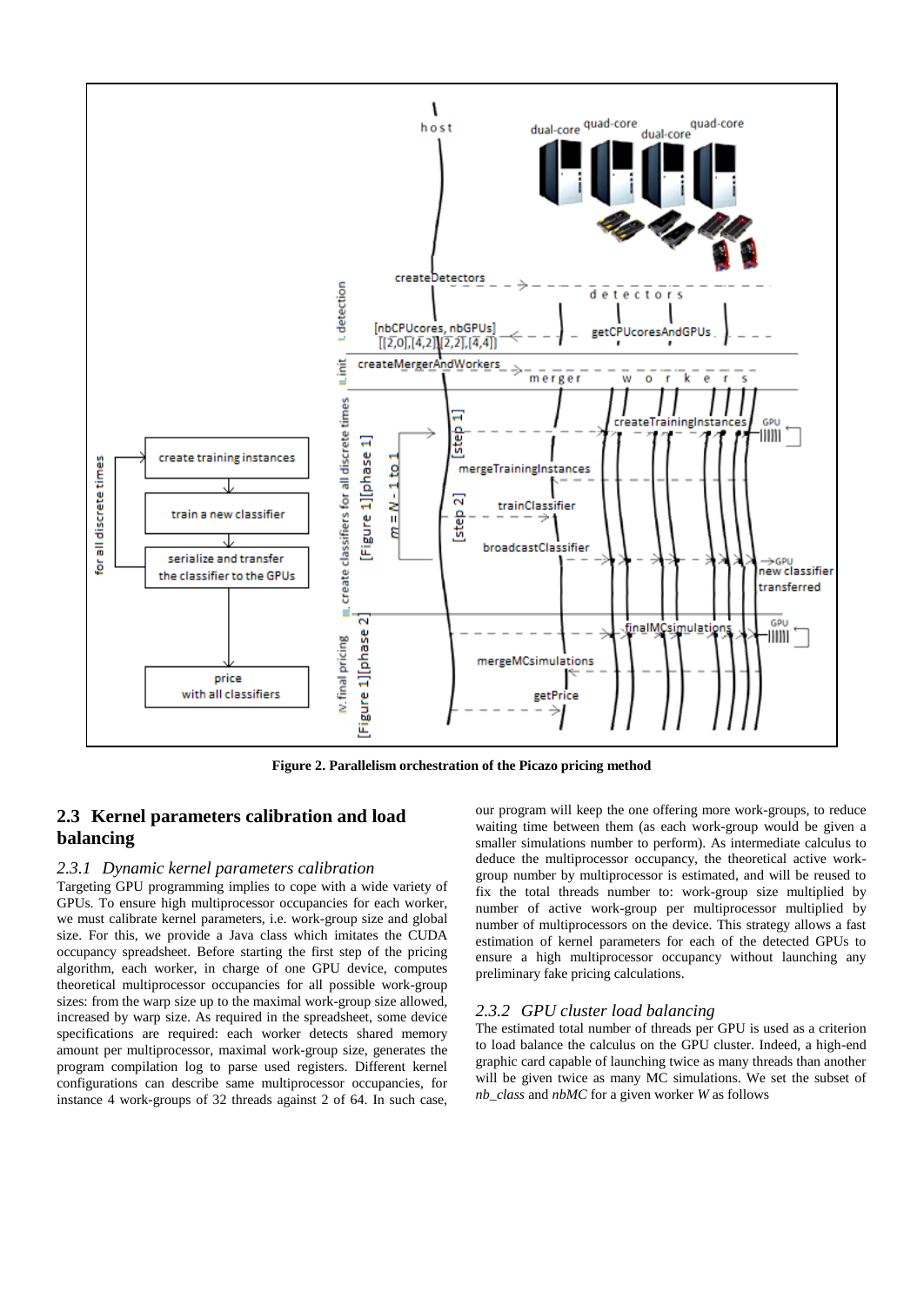$$
nb\_class_{w} = \frac{totalGPUth reads_{w}}{\sum_{ALL\_words_{P}} totalGPUth reads_{P}} \times nb\_class
$$

[TABLE I] highlights our dynamic split strategy over a heterogeneous GPU-based cluster. Grid5000 [8] provides sufficient CPU and GPU resources to perform intensive tests. On Grid5000, each cluster node can directly interact with other cluster nodes, i.e. without having to traverse a cluster front-end node. Thus, virtually all Grid5000 nodes form a single heterogeneous cluster. Each node of the Grenoble Adonis cluster has 2 E5520 CPUs and 2 NVIDIA Tesla S1070. The Lille Chirloute cluster includes 3 Tesla M2050 and each node has 2 E5620 CPUs. Each node of the Lyon Sagittaire cluster holds 2 AMD Opteron 250. These sites are connected with 10Gbit/s optical fibers. We launch respectively 10 and 3 workers on the Adonis and Chirloute clusters. The merger is executed on a single node from the Sagittaire cluster. The dynamic kernel parameters calibration is activated on both tests, and estimates as best parameters <total threads number, work-group size>, for respectively Tesla S1070 and Tesla M2050, <5760, 64> and <7168, 64>. We disable the dynamic split in the first test by fixing the same subset of *nb\_class* and *nbMC* for all GPUs. On the contrary, second column features better performances due to the use of the simple yet efficient load balancing strategy.

**Table 1. Comparison of two algorithm phases execution times (in seconds) with Adaboost classifier. Geometric average American call option,**  $d=40$ ,  $K=100$ ,  $N=50$ ,  $T=1$ ,  $r=3\%$ ,  $\delta_i=5\%$ ,  $\sigma_i=40\%$ , *nb\_class***=5000***, nb\_cont***=10^5,** *nbMC***=2x10^6, 150 boosting iterations/decision stumps**

|                                                                                     | no dynamic<br>calibrated<br>split | dynamic<br>calibrated<br>split |
|-------------------------------------------------------------------------------------|-----------------------------------|--------------------------------|
| Total duration of training<br>instances computations<br>Figure 1 [phase 1] [step 1] | 3502,2s                           | 3320.4s                        |
| Final pricing time<br>Figure 1 [phase 2]                                            | 3.7s                              | 3.5s                           |

## **2.4 Fine-grained parallelism with OpenCL**

Each worker computes a subset of *nb\_class* training instances and requires for each to estimate a continuation value through *nb\_cont* MC simulations, c.f. Figure 1 line 6. MC simulations are launched through an OpenCL kernel function. There are as many parallel simulations on the GPU as threads iterating to provide the *nb\_cont* simulations. Difficulty of pricing American option is the random length of simulations: a classifier can predict the exercise region is reached at any time before the maturity date. Consequently we cannot forecast the required random variables number and we use the GPU based Random Number Generator MWC64X [9] to generate at runtime only required variables. At each discrete time of a single simulation, a thread generates as many uniform random variables as underlying assets, performs the Box Muller transformation to retrieve the Gaussian values, simulates the underlying assets prices, call the specific classifier, and finally computes the actualized payoff, adds it to a variable allocated in a register, and start a new simulation.

This random stopping time leads to some threads finishing earlier their simulations than others. A "warp", for NVIDIA architecture or "wavefront" for AMD, is the smallest quantity of threads that are issued with a SIMT instruction. Because threads of the same warp cannot perform at the same time different instructions, some of them will block at the main loop condition if they perform short simulations (as dictated by the classifier call). These unwanted synchronizations lead to low occupancy of the multiprocessor. That's why we cannot simply iterate over the same fixed number of steps for all threads when computing the *nb\_cont* simulations. Consequently each thread computes after *nbStepsBeforeReduction* time steps and through intermediate reductions (parallel sums), how many MC simulations have been achieved (see further details in [2]). This is repeated by each thread until at least the total number of MC simulations needed for getting a continuation value has been achieved.

We kept in mind all recommendations of the GPU device programming guide to avoid possible performance losses. In particular, (1) coalesced access allow threads to get asset prices from global memory in few instructions, (2) we employ constant cached memory to store read-only values such as volatilities or dividends, and (3) perform the intermediate parallel reductions in shared memory. Specific tests revealed that even a high number of reductions for summing do not impact global execution time.

Classifiers used during Monte Carlo simulations are previously created and trained on the CPU by the merger with the Weka library [10]. Since OpenCL does not allow advanced library call, each worker needs to work with a serialized version of the Weka Classifier object obtained at kernel launches. The two possible classifiers from Weka we experimented with, AdaBoost and SVM, part of Weka library were slightly modified to retrieve all private members of Weka object and only cope with basic structures in OpenCL. Then all of them are transferred to the global memory to imitate the Weka classify call on the GPU. At the end, we can afford to imitate the original Weka behavior with basic structures, and store as many classifiers as discrete times in arrays. During a kernel execution, threads work with position indexes to access in parallel different classifiers to predict the stopping times.



## **2.5 Experimental tests**

**Figure 3. Comparison of algorithm phases execution times with AdaBoost classifiers over workers numbers. The pricing parameters are the same than previously (see TABLE 1)**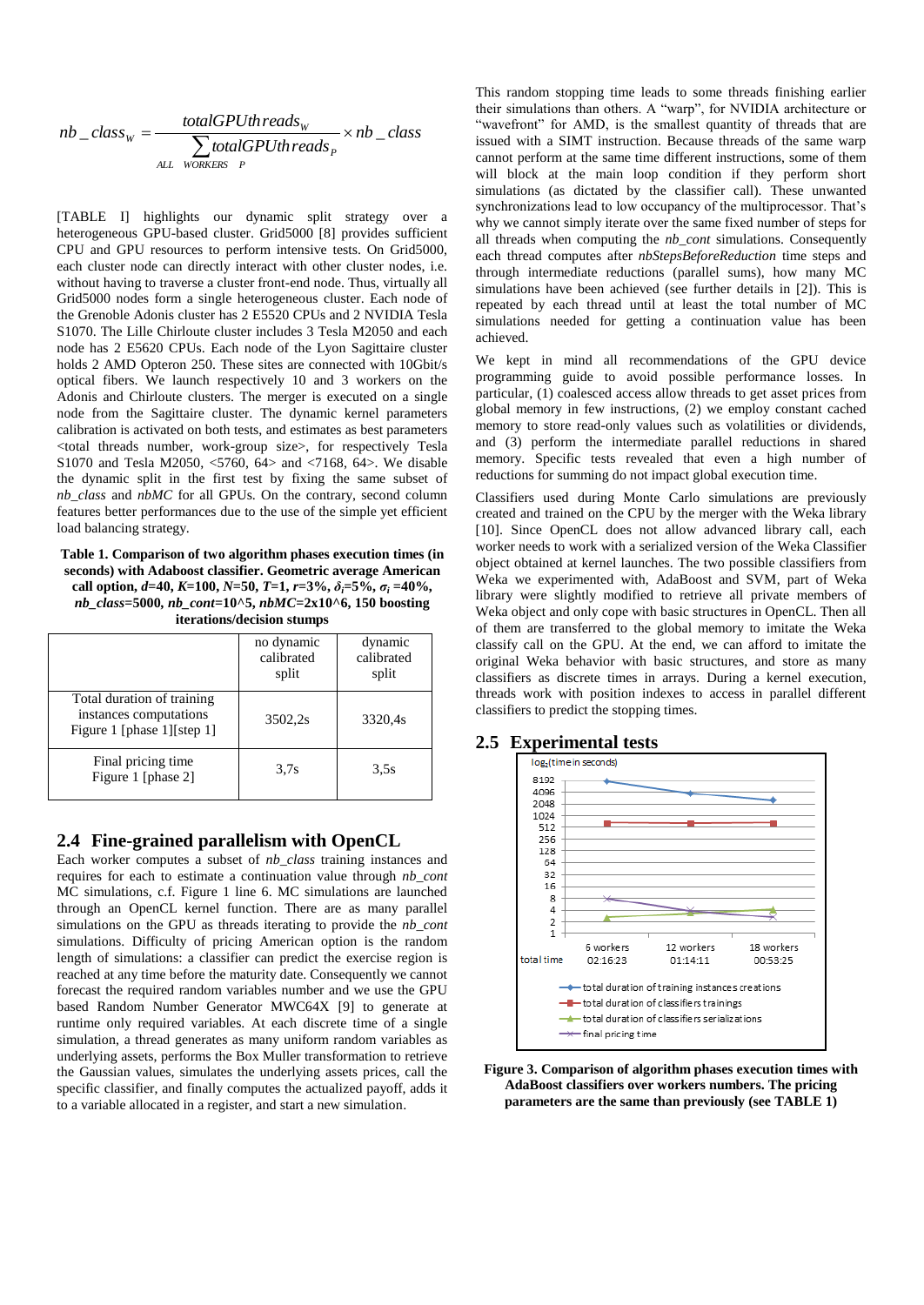Figure 3 depicts execution times on the Adonis cluster, of parts III and IV as illustrated in Figure 2. Parts I and II are not specified here due to their small execution times, and possibility to reuse the resulting active objects deployment for multiple program runs. The option price of a single run is around  $0.64108 \pm 0.0015$ , which is a reference price according to [3]. Times of training instances creations and final pricing phases include calculus and broadcast/merge operations from/to the merger. We fall below 1 hour when performing tests over 18 workers (i.e. GPUs). Tests reveal linear dependence of workers numbers with the computation part of each phase, but managing more workers complicates broadcast/merge operations and slowdowns their respective overall time. Because the merger sequentially trains each classifier through the Weka library and does not solicit workers, the implementation is not scalable. When increasing workers number, the training instances computation time decreases, and consequently tends to vanish in comparison to the constant time of the classifiers training. AdaBoost and SVM are based upon iterative algorithms during the learning phase, which are thus not parallelizable. The idea is to choose an alternate classification method, i.e. the Random Forests method, whose learning phase could be parallelized.

# **3. RANDOM FORESTS INTEGRATION FOR FAST CLASSIFIER TRAINING**

We focus here on the integration of Random Forests in our pricing engine. Experimental tests will illustrate the scalability of our implementation, thanks to the parallelization of the learning phase.

## **3.1 Training Random Forests over cluster nodes**

When distributing the Random Forests trainings, we decided to preserve the Weka behavior: the idea was to train in parallel small Random Forests with the same *buildClassifier()* call as it was for a single larger one. The Weka library was slightly modified so that the original Random Forest and the one obtained after merging all smaller forests built by workers provide strictly identical classification measures. By this way, we can train in parallel subsets of a Random Forest over cluster nodes (Figure 4). As complementary optimization, we decided to exploit the last Weka library version affording parallelization over CPU cores. For this, only one worker per node is in charge of a sub classifier to benefit of all CPU cores for the training.



#### **Figure 4. Two-level parallelization of the Random Forest training. Each subClassifier is trained over the detected CPU cores through the Weka library**

We set the Weka parallelization degree of each node with the number of detected CPU cores. A simple load balancing mechanism affords each worker *W* to build a specific subset  $nbTrees_W$  of the total number *nbTreesCLASSIFIER* of trees of a Random Forest, such as

$$
nbTrees_{\text{w}} = \frac{nbCPUcores_{\text{w}}}{\sum_{\text{ALL} ~ CPUs}^{nbCPUcores_{\text{p}}}} \times nbTrees_{\text{CLASSIFIER}}
$$

For the following tests (Figure 5), we will disable this optimization, in order to highlight the benefit of the training distribution over cluster nodes. Once all workers have finished, the merger retrieves all sub classifiers, merges them and broadcasts the trained global Random Forest to all workers that will use them, as explained in the following subsection.

# **3.2 Parallel Random Forests classifications on GPU Units**

As for AdaBoost or SVM, a Random Forest classifier per discrete time must be serialized by the worker, and transferred to the GPU global memory, in order to predict the exercise boundary at this time, during the simulations, c.f. Figure 1 line 6 and 15. The difficulty comes from the storage of the trees that are indeed incomplete. Only an experimental solution is provided by the JOCL team, to transfer tree structures to the device, so we had to imagine one solution that fits our needs. To cope with sparse tree storage, we work with compressed arrays representation. Once workers are broadcasted the merged global Random Forest, they parse all trees, retrieve and queue node information in specific arrays for the compression. Indeed considering all trees, there is an array for split values, another one for attribute indexes. We store indexes of tree roots in a dedicated array. Finally, we work with a left children indexes array and a right children indexes array, to imitate tree parsing when classifying instances in OpenCL. As for AdaBoost and SVM, we queue all the classifier representations in the same specific arrays to be accessed for each discrete time, complicating indexes management.

#### **3.3 Experimental tests**



#### **Figure 5. Comparison of algorithm phases execution times with Random Forest classifiers of 150 unlimited depth trees, over workers numbers. The pricing parameters are the same than previously and global execution times correspond to the situation where training of classifiers is distributed**

The option price of a single run is around  $0.63651 \pm 0.0016$  which is in line with the expected value. Tests are executed on the Adonis cluster, and working with such Random Forest parameters (150 trees) affords to reach the same order of confidence interval than AdaBoost tests presented in 2.5. The training instances creations (~3h13min with 18 GPUs) require more time than with AdaBoost (~53min with 18 GPUs) due to the cost of Random Forest classification. Indeed, to classify an instance, a GPU thread will take more time to parse the 150 unlimited depth trees, rather than the 150 one-level decision trees of the AdaBoost classifier. Conversely, we take advantage of the